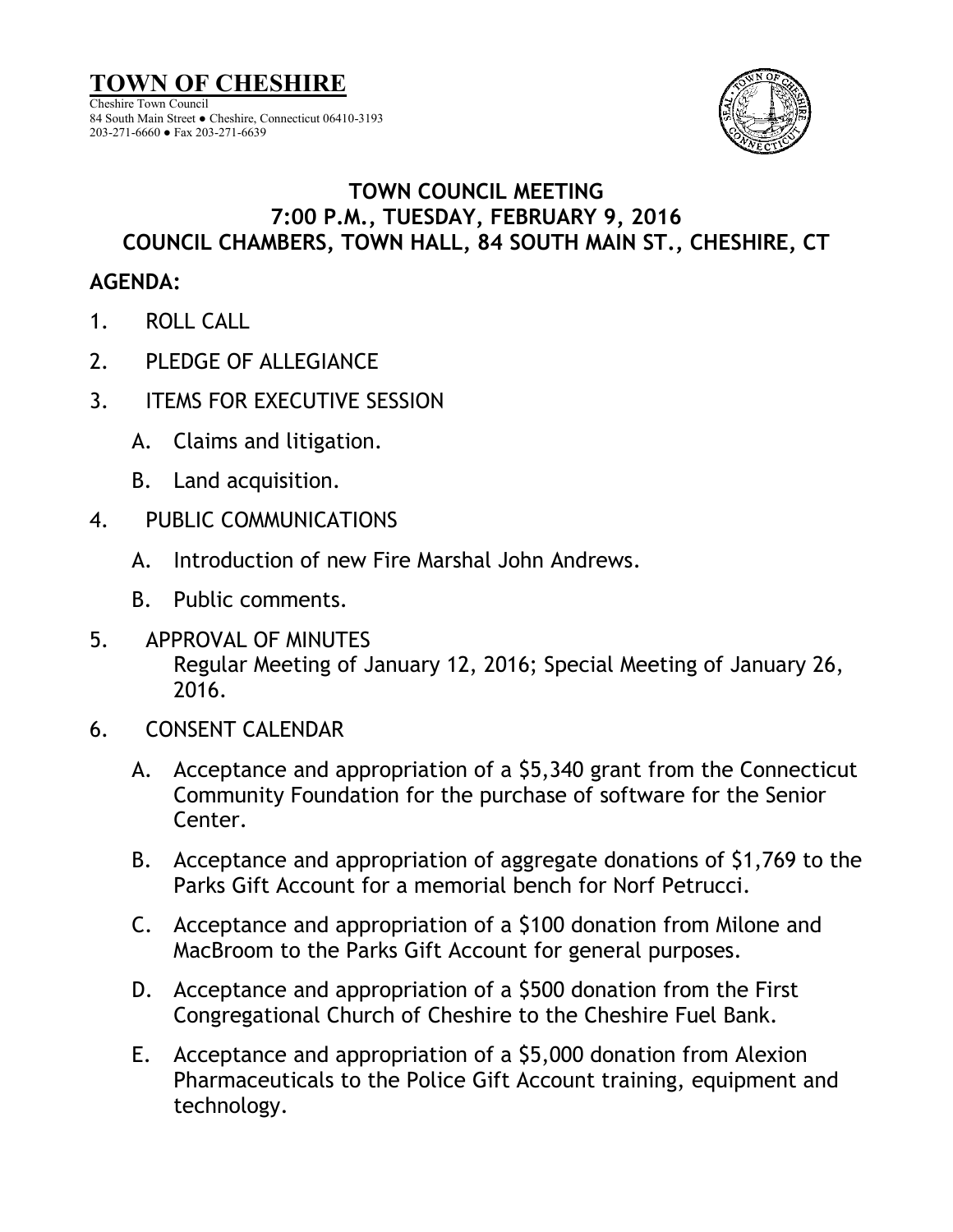- F. Acceptance and appropriation of a \$5,000 donation from Alexion Pharmaceuticals to the Fire Gift Account for general purposes.
- G. Acceptance and appropriation of a \$50 anonymous donation to the Human Services Gift Account for general purposes.
- H. Acceptance and appropriation of a \$5,323 grant from the Department of Mental Health and Addiction Services Local Prevention Council Grant for substance abuse activities.
- I. Acceptance and appropriation of a \$25 donation from the First Congregational Church Pre-School & Day Care Inc. to the Library Gift Account for library materials, furniture and computers.
- J. Acceptance and appropriation of a \$100 donation from Martin Cobern in memory of John Harris to the Library Gift Account for library materials, furniture and computers.
- K. Acceptance and appropriation of a \$25 donation from Jane D. Weiss Family Foundation Inc. to the Library Gift Account for library materials, furniture and computers.
- L. Acceptance and appropriation of a \$250 donation from Cathleen Devlin in honor of Joan Devlin to the Library Gift Account for library materials, furniture and computers.
- M. Acceptance and appropriation of a \$1,500 grant from the Connecticut Humanities Council to the Library Gift Account for the South Asian Cultural Festival.
- N. Acceptance and appropriation of a \$50 donation from Cathleen M. Devlin to the Jitney Bus Fund for general purposes.
- O. Acceptance and appropriation of a \$90 donation from various Senior Center donors to the Jitney Bus Fund for general purposes.
- P. Authorization to apply for a \$5,000 Historic Documents Grant for converting land records to the current Town Clerk system.
- Q. Acceptance and appropriation of a \$75 donation from the Patti Flynn-Harris 2015 campaign to the Cheshire Fuel Bank.
- R. Acceptance and appropriation of a \$740 donation from Paint Social Art to the Parks Gift Account for a memorial bench for Norf Petrucci.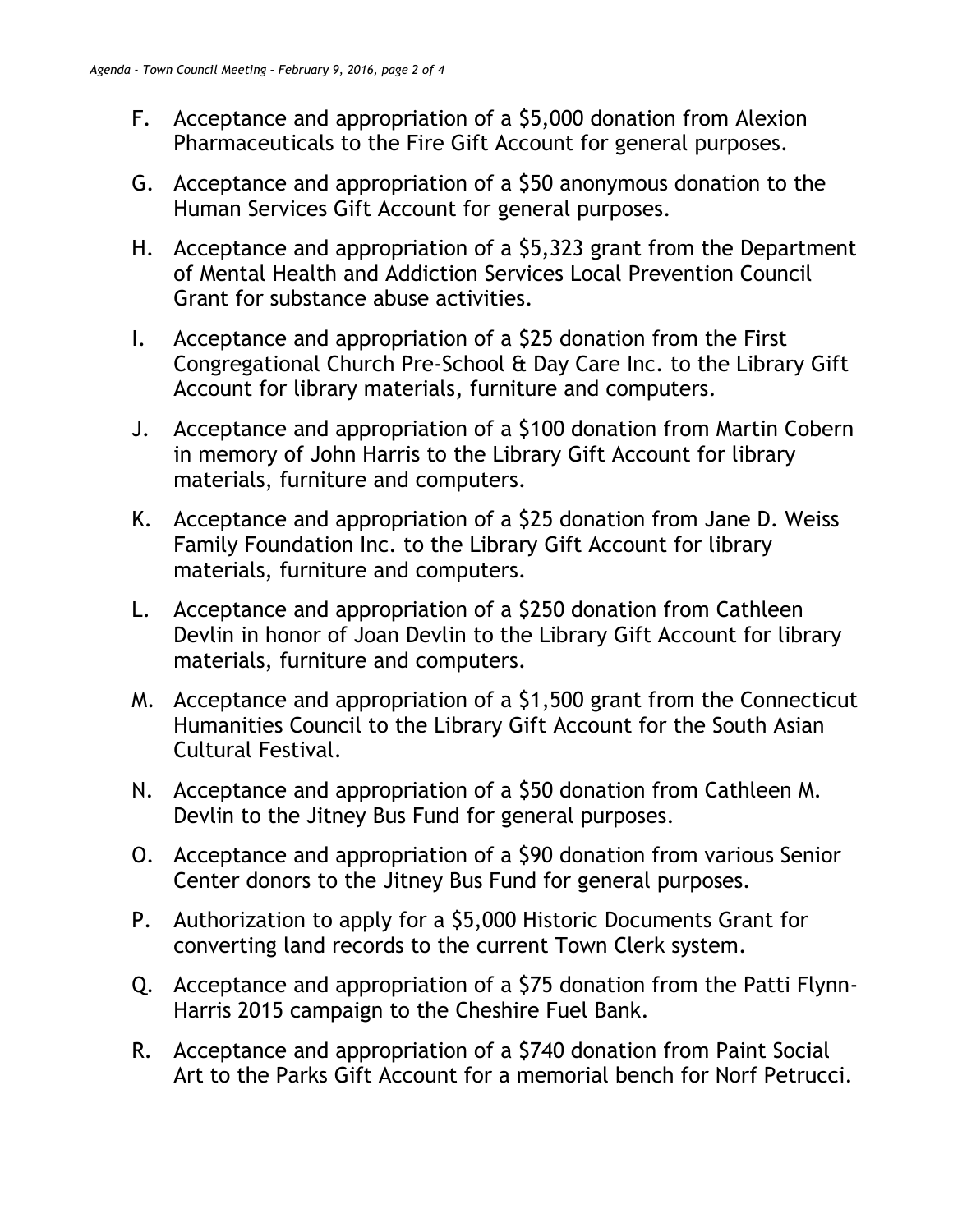## 7. ITEMS REMOVED FROM CONSENT CALENDAR

- 8. OLD BUSINESS
- 9. NEW BUSINESS
	- A. Approval of amendments to the elderly tax relief ordinance Section 17-6. *(PH)*
	- B. Approval of amendments to the elderly tax freeze ordinance Section 17-15. *(PH)*
	- C. Appointment of Subregistrars of Vital Statistics.
	- D. Call for Public Hearing for the FY 2016-2017 General Operating Budget, Water Pollution Control Department Fund Operating Budget, and Community Pool Fund Operating Budget.
	- E. Authorization to apply and set public hearing for a Small Cities CDBG grant for Cheshire Housing Authority rehabilitation and repair projects.
	- F. Allocation of \$4,000 for an Electric Vehicle Charging Station.
	- G. Request for Zoning exemption for Town pumping stations.
	- H. Allocation of funds for Civil War Monument restoration.
	- I. Acceptance of West Ridge Court as a Town road.
	- J. Appointment of Town of Cheshire representative to the Greater Waterbury Transit District Board.
	- K. Approval of successor lease for a portion of the former Casertano property.
	- L. Discussion re: Charter Revision Committee.
	- M. Appointment of Town Historian.
- 10. TOWN MANAGER REPORT AND COMMUNICATIONS
	- A. Monthly Status Report.
	- B. Department Status Reports: Police, Fire, Fire Marshal.